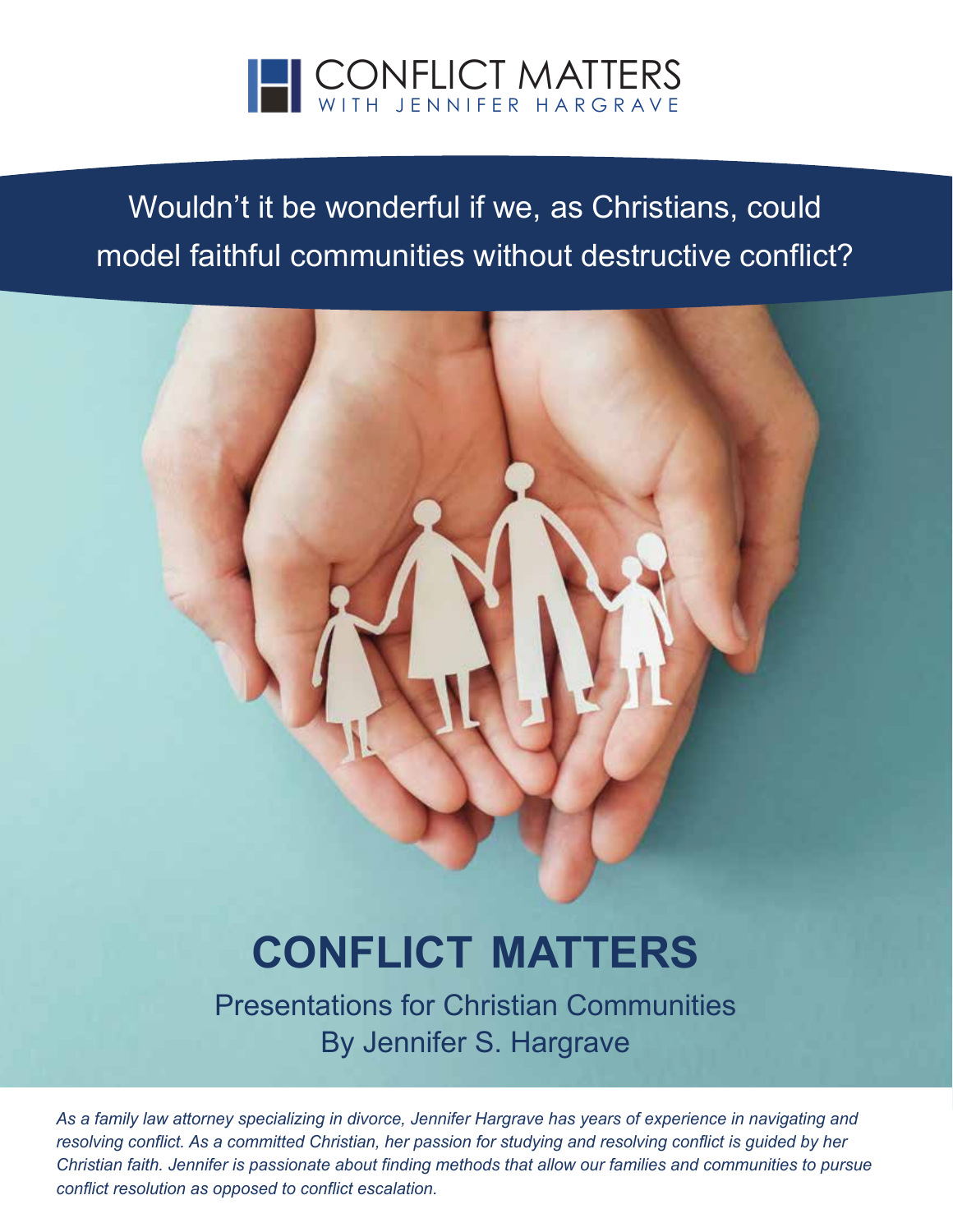# **Presentation Topics**

**Available formats: workshop, 45 or 90 minute sessions**

#### **Family Conflict Matters**

*"Know this, my beloved brothers: let every person be quick to hear, slow to speak, slow to anger; for the anger of man does not produce the righteousness of God."* [James 1:19-20](https://www.biblegateway.com/passage/?search=James+1%3A19-20&version=ESV)

Marriages and family relationships don't fail because they have conflict. Rather, it is unresolved conflict that so often kills a relationship.

The Christian faith has a lot to say about conflict. As new creations in Christ, we have different obligations in times of conflict. The remarkable thing about being a Christian is not that we are without conflict, but that we understand that through Christ, conflict can lead to change that is transformative. For Christians, conflict is always a spiritual issue, giving us opportunities to give and receive grace; in our secular world, conflict sometimes presents us with legal issues as well.

In this presentation, Jennifer will explore conflict in familial relationships, and give effective "interest based" negotiation skills for helping families resolve conflict. In this program, we will explore our spiritual responsibility in managing conflict as follows:

- 1. The causes of conflict: Why can't we all just get along?
- 2. Effective models of conflict resolution: How do we get through to each other?
- 3. Tools for engaging "the other side" in conflict resolution: Where's the common ground?
- 4. What to do if conflict resolution fails: What do we do now?

#### **Minimizing the Effect of Divorce in our Community**

Divorce has a significant impact on our communities – our extended families, schools, churches, neighborhoods, and our overall social structure. In this presentation, Jennifer Hargrave will lead the group through an exploration of the reasons why divorces occur in our society today, and

what those reasons tell us about the place of marriage in our current culture. Based on her years of experience as a divorce attorney, Jennifer will also discuss why some divorces are so traumatic for a family. Lastly and most importantly, she will also give practical information to guide communities in supporting families who are transitioning through the divorce process with the goal of helping them avoid the traumatic and lasting effects of a divorce that spirals into a destructive battle where no one wins.